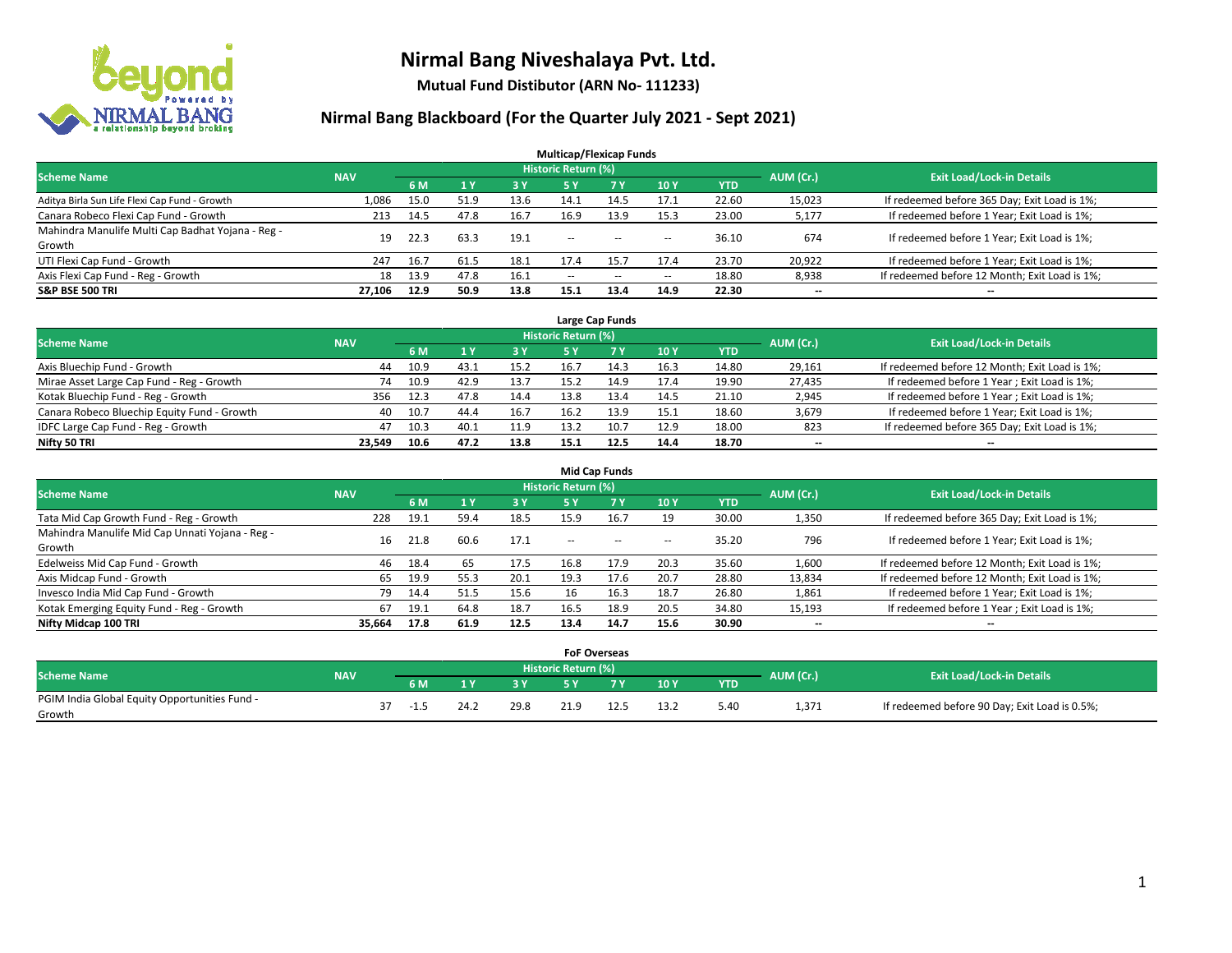

**Mutual Fund Distibutor (ARN No- 111233)**

#### **Nirmal Bang Blackboard (For the Quarter July 2021 - Sept 2021)**

|                                                |            |      |      |            |                            | Large & Midcap |      |            |           |                                              |
|------------------------------------------------|------------|------|------|------------|----------------------------|----------------|------|------------|-----------|----------------------------------------------|
| <b>Scheme Name</b>                             | <b>NAV</b> |      |      |            | <b>Historic Return (%)</b> |                |      |            | AUM (Cr.) | <b>Exit Load/Lock-in Details</b>             |
|                                                |            | 6 M  |      | <b>3 Y</b> | <b>5 Y</b>                 | <b>7 Y</b>     | 10Y  | <b>YTD</b> |           |                                              |
| Mirae Asset Emerging Bluechip Fund - Growth    | 92         | 16.5 | 57.6 | 20.7       | 20.1                       | 21.7           | 24.2 | 29.70      | 19,568    | If redeemed before 1 Year; Exit Load is 1%;  |
| Canara Robeco Emerging Equities - Growth       | 151        | 16.1 | 53   | 15.5       | 17.3                       | 18.8           | 21.7 | 25.70      | 10,264    | If redeemed before 1 Year; Exit Load is 1%;  |
| HDFC Large and Mid Cap Fund - Growth           | 169        | 14.9 | 53.2 | 13.8       |                            | 10.5           | 12.2 | 30.40      | 2,736     | If redeemed before 1 Year; Exit Load is 1%;  |
| Kotak Equity Opportunities Fund - Reg - Growth | 184        | 14.4 | 47.8 | 15.8       |                            | 15.3           | 16.3 | 23.70      | 7,311     | If redeemed before 1 Year; Exit Load is 1%;  |
| Tata Large & Mid Cap Fund - Reg - Growth       | 314        | 12.2 | 48.7 | 16.9       | 13.7                       | 13.9           | 15.8 | 23.80      | 2,456     | If redeemed before 365 Day; Exit Load is 1%; |
| NIFTY Large Midcap 250 TRI                     | 11.220     | 14.4 | 54.1 | 14.3       | 15.7                       | 15.1           | 16.5 | 25.10      | $- -$     | $\overline{\phantom{a}}$                     |

|                                                     |            |       |      |      |                     | <b>Focused Funds</b> |                          |       |                          |                                                 |
|-----------------------------------------------------|------------|-------|------|------|---------------------|----------------------|--------------------------|-------|--------------------------|-------------------------------------------------|
| <b>Scheme Name</b>                                  | <b>NAV</b> |       |      |      | Historic Return (%) |                      |                          |       | AUM (Cr.)                | <b>Exit Load/Lock-in Details</b>                |
|                                                     |            | 6 M   |      | 3V   | 5 Y                 | <b>7Y</b>            | 10Y                      | YTD   |                          |                                                 |
| Axis Focused 25 Fund - Growth                       | 43         | 10.8  | 47.6 | 13.7 |                     | 16.2                 | $\overline{\phantom{a}}$ | 16.30 | 17,853                   | If redeemed before 12 Month; Exit Load is 1%;   |
| Nippon India Focused Equity Fund - Reg - Growth     | 71         | 8.8   | 58.9 | 13.7 | 13.5                | 14.7                 | 17.8                     | 28.60 | 5,427                    | If redeemed before 12 Months ; Exit Load is 1%; |
| ICICI Prudential Focused Equity Fund - Ret - Growth | 46         | -13.7 | 46.4 | 13.6 | 12.9                | 11.7                 | 14.3                     | 26.40 | 1,879                    | If redeemed before 1 Year; Exit Load is 1%;     |
| SBI Focused Equity Fund - Growth                    | 219        | 15.6  | 48.4 | 16.4 | 16.2                | 15.9                 | 17.6                     | 24.50 | 17,847                   | If redeemed before 1 Year; Exit Load is 1%;     |
| <b>S&amp;P BSE 500 TRI</b>                          | 27.106     | 12.9  | 50.9 | 13.8 | 15.1                | 13.4                 | 14.9                     | 22.30 | $\overline{\phantom{a}}$ | --                                              |

|                                            |            |           |                                  |      |      | <b>Small Cap Funds</b> |            |            |        |                                               |
|--------------------------------------------|------------|-----------|----------------------------------|------|------|------------------------|------------|------------|--------|-----------------------------------------------|
| <b>Scheme Name</b>                         | <b>NAV</b> | AUM (Cr.) | <b>Exit Load/Lock-in Details</b> |      |      |                        |            |            |        |                                               |
|                                            |            | 6 M       |                                  | 3 Y  | 5 Y  | <b>7Y</b>              | <b>10Y</b> | <b>YTD</b> |        |                                               |
| Axis Small Cap Fund - Reg - Growth         | 54         | 28.4      | 68.6                             | 25.2 | 19.9 | 19.2                   | $- -$      | 38.00      | 6,785  | If redeemed before 12 Month; Exit Load is 1%; |
| Kotak Small Cap Fund - Reg - Growth        | 147        | 28.6      | 94.7                             | 25   | 18.8 | 19.9                   | 20.2       | 49.80      | 5,349  | If redeemed before 1 Year; Exit Load is 1%;   |
| Nippon India Small Cap Fund - Reg - Growth | 75         | 31.4      | 84.9                             | 19.5 | 21.2 | 20.6                   | 23.9       | 48.80      | 16,613 | If redeemed before 1 Month; Exit Load is 1%;  |
| DSP Small Cap Fund - Reg - Growth          | 98         | 27.8      | 69.9                             | 18.3 | 14.4 | 18.8                   | 21.1       | 38.30      | 8,266  | If redeemed before 12 Month; Exit Load is 1%; |
| SBI Small Cap Fund - Growth                | 92         | 18.5      | 60.9                             | 18.5 | 21.1 | 23.3                   | 24.5       | 28.80      | 9,620  | If redeemed before 1 Year; Exit Load is 1%;   |
| Nifty Smallcap 100 TRI                     | 12.296     | 23.8      | 77.4                             | 10.4 | 11.1 | 11                     | 13.2       | 39.80      | --     | $\overline{\phantom{a}}$                      |

#### **ELSS Schemes (Tax Saving u/s 80-C)**

| <b>Scheme Name</b>                           | <b>NAV</b> |      |      | Historic Return (%) |           |       |                          |            | AUM (Cr.) | <b>Exit Load/Lock-in Details</b> |
|----------------------------------------------|------------|------|------|---------------------|-----------|-------|--------------------------|------------|-----------|----------------------------------|
|                                              |            | 6 M  |      | 73 Y.               | <b>5Y</b> |       | <b>10Y</b>               | <b>YTD</b> |           |                                  |
| Axis Long Term Equity Fund - Growth          | 70         | 11.9 | 49   | 15.4                | 16.1      |       | 19.3                     | 17.40      | 31,016    | Nil                              |
| Canara Robeco Equity Tax Saver Fund - Growth | 109        | 13.2 | 54.3 | 18.3                | 17.7      |       | 16.2                     | 25.20      | 2,468     | Nil                              |
| Kotak Tax Saver Fund - Reg - Growth          | 67         | 13.8 | 49.9 | 15.4                | 14.7      |       | 15.3                     | 23.80      | 2,144     | Nil                              |
| Invesco India Tax Plan - Growth              | 77         | 12.5 | 47.2 | 13.1                | 14.8      | 14.8  | 16.6                     | 21.00      | 1,775     | Nil                              |
| Mirae Asset Tax Saver Fund - Reg - Growth    | 29         | 14.2 | 55.6 | 18.6                | 20        | $- -$ | $\overline{\phantom{a}}$ | 26.20      | 8,739     | Nil                              |
| <b>S&amp;P BSE 200 TRI</b>                   | 8,652      | 11.8 | 49.1 | 13.9                | 15.1      | 13.4  | 15                       | 20.70      | $- -$     | --                               |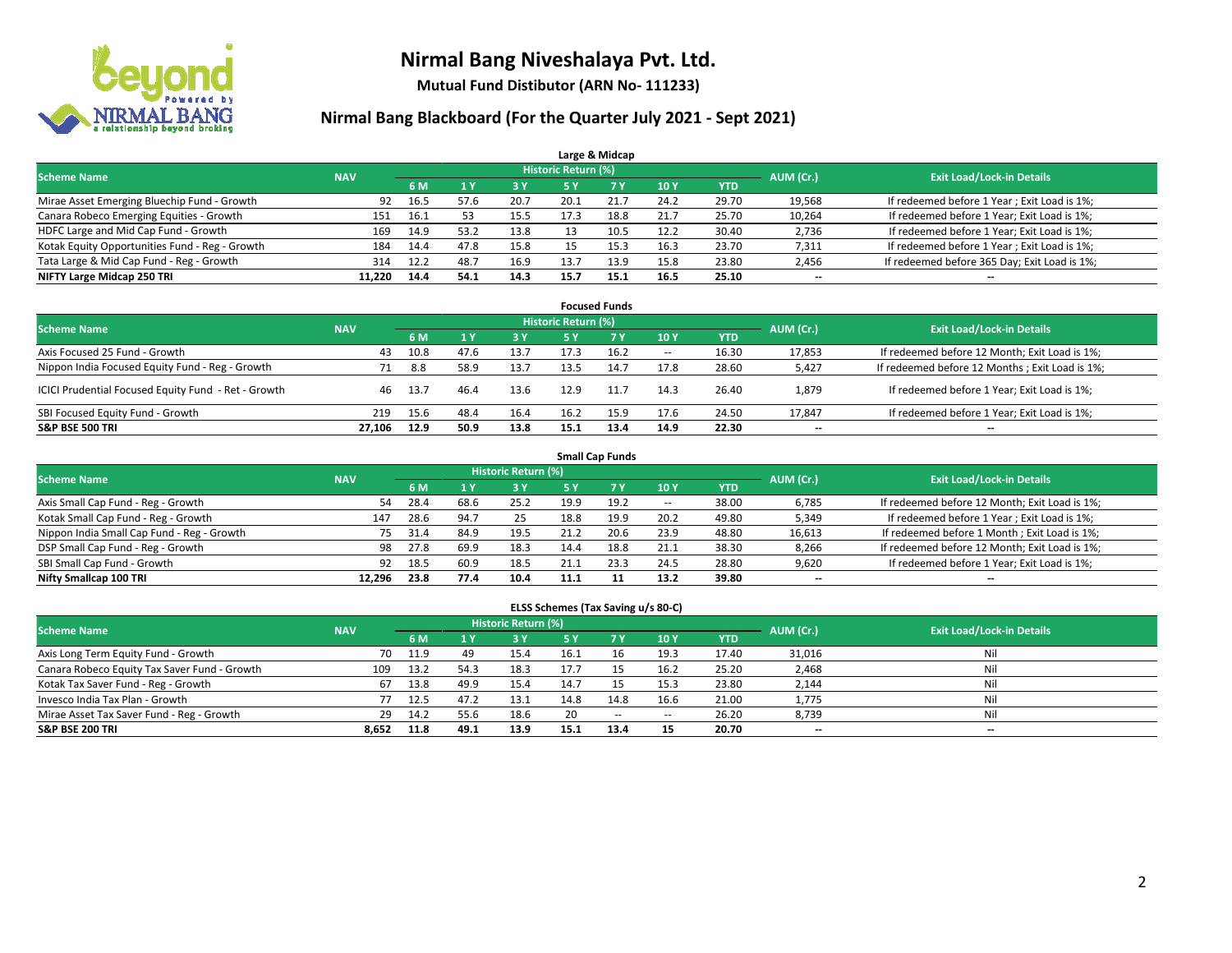

**Mutual Fund Distibutor (ARN No- 111233)**

#### **Nirmal Bang Blackboard (For the Quarter July 2021 - Sept 2021)**

**6 M 1 Y 3 Y 5 Y 7 Y 10 Y YTD** HDFC Childrens Gift Fund 176 12.9 40.7 13.5 13.5 13.2 15.3 20.20 4,959 Nil Tata Retirement Savings Fund - Moderate Plan - Reg and August 20.3 22 10.4 13.1 14.2 - 14.20 1,493 If redeemed before 61 Month; Exit Load is 1%; Tata Retirement Savings Fund - Progressive Plan - Reg 42 12.0 37.6 11.2 14.6 14.8 -- 16.90 1,127 If redeemed before 61 Month; Exit Load is 1%; Tata Retirement Savings Fund - Reg - Conservative Plan 2011 2011 12.3 8.1 8.2 9.1 - 5.40 173 If redeemed before 61 Month; Exit Load is 1%;<br>Plan **S&P BSE 200 TRI 8,652 11.8 49.1 13.9 15.1 13.4 15 20.70 -- -- AUM (Cr.) Exit Load/Lock-in Details Solution Oriented Scheme Name** Name Name National Accounts of the NAV *Historic Return (%)* 

| <b>Index Fund</b>                                             |            |      |                |                            |               |            |                          |            |           |                                               |  |  |  |  |
|---------------------------------------------------------------|------------|------|----------------|----------------------------|---------------|------------|--------------------------|------------|-----------|-----------------------------------------------|--|--|--|--|
| <b>Scheme Name</b>                                            | <b>NAV</b> |      |                | <b>Historic Return (%)</b> |               |            |                          |            | AUM (Cr.) | <b>Exit Load/Lock-in Details</b>              |  |  |  |  |
|                                                               |            | 6 M  | 1 <sup>1</sup> | 3 Y                        | <b>5Y</b>     | <b>7 Y</b> | 10Y                      | <b>YTD</b> |           |                                               |  |  |  |  |
| HDFC Index Fund-NIFTY 50 Plan                                 | 152        | 10.4 | 46.5           | 13.2                       | 14.4          | 11.9       | 13.6                     | 18.40      | 3,415     | If redeemed before 3 Day; Exit Load is 0.25%; |  |  |  |  |
| ICICI Prudential Nifty Next 50 Index Fund - Growth            | 35         | 12.5 | 41.5           | 8.9                        | 11.5          | 12.9       | 14.7                     | 20.70      | 1,413     | Nil                                           |  |  |  |  |
| Motilal Oswal Nifty Midcap 150 Index Fund - Reg -<br>Growth   | 18         | 17.1 | 58.2           | $\overline{\phantom{a}}$   | $\sim$ $\sim$ | $-$        | $\overline{\phantom{a}}$ | 29.80      | 316       | If redeemed before 15 Day; Exit Load is 1%;   |  |  |  |  |
| Motilal Oswal Nifty Smallcap 250 Index Fund - Reg -<br>Growth | 19         | 24.9 | 73.5           | $\sim$                     | $\sim$        | $\sim$     | $\overline{\phantom{a}}$ | 39.30      | 215       | If redeemed before 15 Day; Exit Load is 1%;   |  |  |  |  |
| UTI Nifty Index Fund - Growth                                 | 109        | 10.5 | 46.8           | 13.4                       | 14.6          |            | 13.7                     | 18.50      | 4,353     | Nil                                           |  |  |  |  |
| Nifty 50 TRI                                                  | 23,549     | 10.6 | 47.2           | 13.8                       | 15.1          | 12.5       | 14.4                     | 18.70      | $- -$     | $\overline{\phantom{a}}$                      |  |  |  |  |

| <b>Contra/Value Fund</b>                |            |      |      |                     |      |      |      |            |           |                                              |  |  |  |
|-----------------------------------------|------------|------|------|---------------------|------|------|------|------------|-----------|----------------------------------------------|--|--|--|
| <b>Scheme Name</b>                      | <b>NAV</b> |      |      | Historic Return (%) |      |      |      |            | AUM (Cr.) | <b>Exit Load/Lock-in Details</b>             |  |  |  |
|                                         |            | 6 M  |      | 3 Y                 |      |      | 10Y  | <b>YTD</b> |           |                                              |  |  |  |
| Invesco India Contra Fund - Growth      |            | 11.2 | 44.2 | 12.9                |      |      | 17.2 | 20.60      | 7,854     | If redeemed before 1 Year; Exit Load is 1%;  |  |  |  |
| IDFC Sterling Value Fund - Reg - Growth | 79         | 23.9 |      | 12.7                | 15.4 |      | 16.4 | 43.20      | 3,988     | If redeemed before 365 Day; Exit Load is 1%; |  |  |  |
| SBI Contra Fund - Growth                | 176        | 14.7 | 67.7 | 15.8                |      |      | 13.5 | 30.10      | 2,704     | If redeemed before 1 Year; Exit Load is 1%;  |  |  |  |
| UTI Value Opportunities Fund - Growth   | 95         | 13.4 | 51.3 | 14.4                | 13.8 |      | 13.9 | 23.50      | 6,305     | If redeemed before 1 Year; Exit Load is 1%;  |  |  |  |
| <b>S&amp;P BSE 500 TRI</b>              | 27.106     | 12.9 | 50.9 | 13.8                | 15.1 | 13.4 | 14.9 | 22.30      | $- -$     | $-$                                          |  |  |  |

| Sector/Thematic                                        |            |      |                |                     |                          |       |                          |            |                          |                                               |  |  |  |
|--------------------------------------------------------|------------|------|----------------|---------------------|--------------------------|-------|--------------------------|------------|--------------------------|-----------------------------------------------|--|--|--|
| <b>Scheme Name</b>                                     | <b>NAV</b> |      |                | Historic Return (%) |                          |       |                          |            | AUM (Cr.)                | <b>Exit Load/Lock-in Details</b>              |  |  |  |
|                                                        |            | 6 M  | 1 <sub>Y</sub> | 3 Y                 | 5 Y                      | 7Y    | <b>10Y</b>               | <b>YTD</b> |                          |                                               |  |  |  |
| Aditya Birla Sun Life PSU Equity Fund - Reg - Growth   | 12         | 10.0 | 38.1           | $\sim$ $-$          |                          |       | -                        | 26.80      | 786                      | If redeemed before 30 Day; Exit Load is 1%;   |  |  |  |
| Canara Robeco Consumer Trends Fund - Reg -<br>Growth   | 62         | 9.0  | 47.6           | 15.6                | 16.8                     | 17.2  | 17.3                     | 21.10      | 658                      | If redeemed before 1 Year; Exit Load is 1%;   |  |  |  |
| Edelweiss Recently Listed IPO Fund - Reg - Growth      | 18         | 23.0 | 68.9           | 23.1                | --                       |       |                          | 36.60      | 596                      | If redeemed before 180 Day; Exit Load is 2%;  |  |  |  |
| Mirae Asset Great Consumer Fund - Growth               | 51         | 15.4 | 44             | 13.2                | 16.4                     | 15.3  | 17.8                     | 24.20      | 1,381                    | If redeemed before 1 Year; Exit Load is 1%;   |  |  |  |
| <b>ICICI Prudential Technology Fund - Growth</b>       | 148        | 41.7 | 106            | 36                  | 30.4                     | 22.4  | 26.3                     | 49.50      | 4,084                    | If redeemed before 15 Day; Exit Load is 1%;   |  |  |  |
| Nippon India Pharma Fund - Reg - Growth                | 304        | 22.1 | 36.8           | 25                  | 16.5                     | 15.9  | 19                       | 19.90      | 5,658                    | If redeemed before 1 Month; Exit Load is 1%;  |  |  |  |
| BNP Paribas India Consumption Fund - Reg - Growth      | 18         | 11.7 | 40.2           | $\sim$ $-$          | $\overline{\phantom{a}}$ | $- -$ | $\hspace{0.05cm} \ldots$ | 20.80      | 789                      | If redeemed before 12 Month: Exit Load is 1%: |  |  |  |
| ICICI Prudential Banking and Financial Services Fund - | 81         | 6.6  | 60.5           | 8.4                 | 12.7                     | 15    | 17.9                     | 23.20      | 4,934                    | If redeemed before 15 Day; Exit Load is 1%;   |  |  |  |
| Retail - Growth                                        |            |      |                |                     |                          |       |                          |            |                          |                                               |  |  |  |
| <b>S&amp;P BSE 500 TRI</b>                             | 27,106     | 12.9 | 50.9           | 13.8                | 15.1                     | 13.4  | 14.9                     | 22.30      | $\overline{\phantom{a}}$ | $\overline{\phantom{a}}$                      |  |  |  |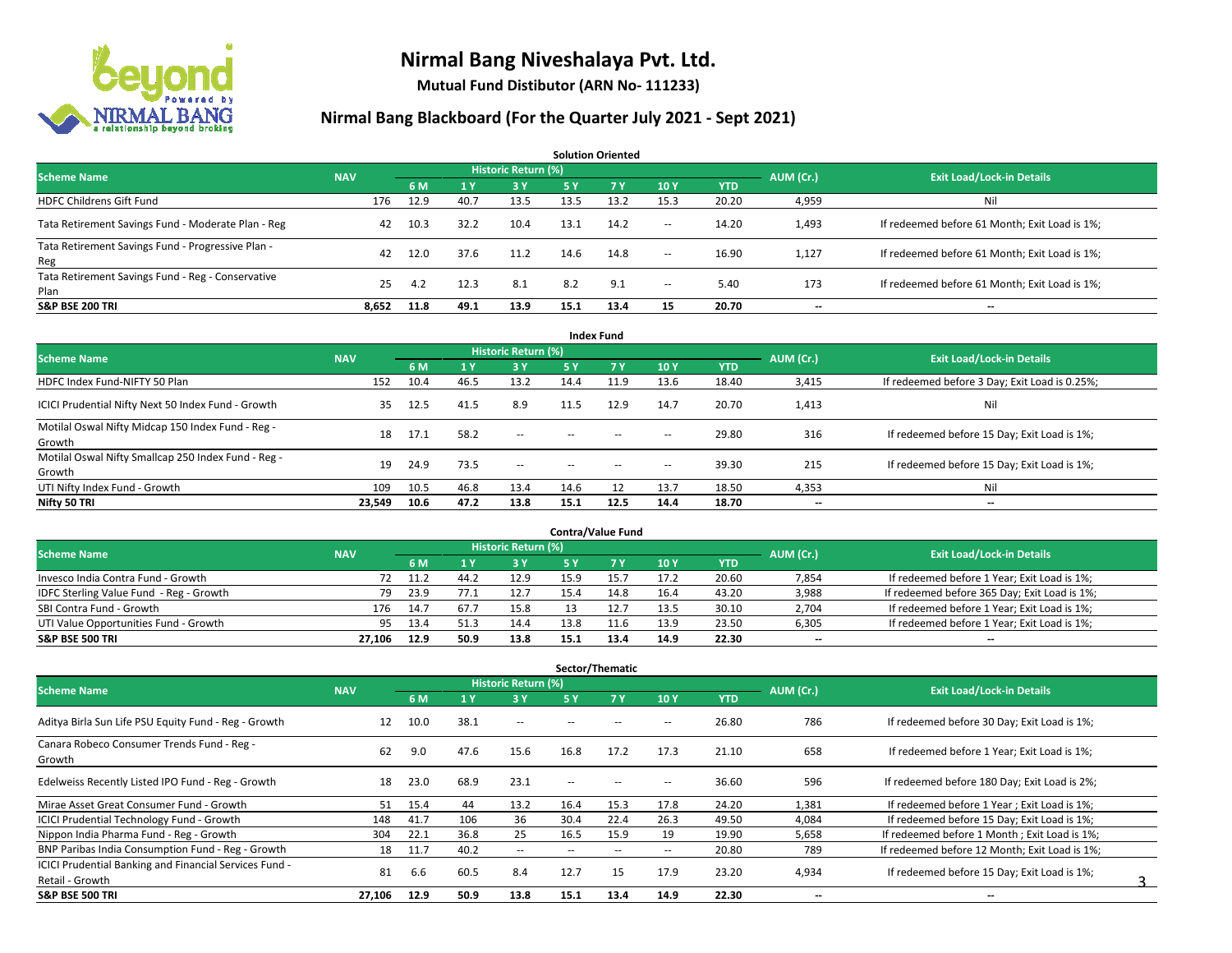

**Mutual Fund Distibutor (ARN No- 111233)**

#### **Nirmal Bang Blackboard (For the Quarter July 2021 - Sept 2021)**

**Dynamic Asset Allocation Funds**

| <b>Scheme Name</b>                                         | <b>NAV</b> |      |      | <b>Historic Return (%)</b> |        |                          |                          |       | AUM (Cr.)                | <b>Exit Load/Lock-in Details</b>              |
|------------------------------------------------------------|------------|------|------|----------------------------|--------|--------------------------|--------------------------|-------|--------------------------|-----------------------------------------------|
|                                                            |            | 6 M  |      | <b>3Y</b>                  | 5 Y    | 7 Y                      | 10Y                      | YTD   |                          |                                               |
| ICICI Prudential Balanced Advantage Fund - Reg -<br>Growth | 47         | 5.4  |      | 11.2                       | 10.4   | 10.7                     | 13.2                     | 10.30 | 33,528                   | If redeemed before 1 Year; Exit Load is 1%;   |
| Nippon India Balanced Advantage Fund - Reg -<br>Growth     | 119        | 9.4  | 26.6 | 10.5                       |        | 10.4                     | 13.3                     | 13.40 | 4,067                    | If redeemed before 12 Month; Exit Load is 1%; |
| Tata Balanced Advantage Fund - Reg - Growth                | 14         | 6.9  | 24.4 | $\sim$                     | $-$    | $\sim$                   | $\overline{\phantom{a}}$ | 12.40 | 3,096                    | If redeemed before 365 Day; Exit Load is 1%;  |
| Edelweiss Balanced Advantage Fund - Growth                 | 35         | -8.2 | 30.3 | 12.8                       | 12.5   | 11.4                     | 11.7                     | 14.00 | 4,754                    | If redeemed before 365 Day; Exit Load is 1%;  |
| Kotak Balanced Advantage Fund - Reg - Growth               | 14         | 6.6  | 20.4 | 11.7                       | $\sim$ | $\overline{\phantom{a}}$ | $\overline{\phantom{a}}$ | 9.70  | 9,984                    | If redeemed before 1 Year; Exit Load is 1%;   |
| NIFTY 50 Hybrid Composite Debt 65:35 Index                 | 13,948     | 8.2  | 31.5 | 13.3                       | 13.1   | 11.7                     | 12.8                     | 12.90 | $\overline{\phantom{a}}$ | --                                            |

| <b>Hybrid Aggressive</b>                        |            |            |      |                     |      |        |                          |            |           |                                               |  |  |  |
|-------------------------------------------------|------------|------------|------|---------------------|------|--------|--------------------------|------------|-----------|-----------------------------------------------|--|--|--|
| <b>Scheme Name</b>                              | <b>NAV</b> |            |      | Historic Return (%) |      |        |                          |            | AUM (Cr.) | <b>Exit Load/Lock-in Details</b>              |  |  |  |
|                                                 |            | 6 M        |      | 3 Y                 |      |        | 10Y                      | <b>YTD</b> |           |                                               |  |  |  |
| Canara Robeco Equity Hybrid Fund - Growth       | 236        | 10.8       | 35.8 | 14.8                |      |        | 14.9                     | 17.10      | 5,995     | If redeemed before 1 Year; Exit Load is 1%;   |  |  |  |
| DSP Equity & Bond Fund - Growth                 | 228        | 11.7       | 40   | 14.2                | l3.1 |        | 13.9                     | 18.80      | 7,233     | If redeemed before 12 Month; Exit Load is 1%; |  |  |  |
| SBI Equity Hybrid Fund - Growth                 | 191        | 9.8        |      | 13.5                | 12.8 |        | 15.5                     | 16.40      | 43,483    | If redeemed before 12 Month; Exit Load is 1%; |  |  |  |
| Mirae Asset Hybrid - Equity Fund - Reg - Growth |            | 11.1<br>21 | 36.9 | 13.7                | 13.8 | $\sim$ | $\overline{\phantom{a}}$ | 18.50      | 5,609     | If redeemed before 1 Year; Exit Load is 1%;   |  |  |  |
| NIFTY 50 Hybrid Composite Debt 65:35 Index      | 13.948     | 8.2        | 31.5 | 13.3                | 13.1 |        | 12.8                     | 12.90      | $- -$     | $\overline{\phantom{a}}$                      |  |  |  |

| <b>Multi-Asset Allocation Funds</b>                |            |      |       |                     |               |      |        |            |                          |                                               |  |  |  |
|----------------------------------------------------|------------|------|-------|---------------------|---------------|------|--------|------------|--------------------------|-----------------------------------------------|--|--|--|
| <b>Scheme Name</b>                                 | <b>NAV</b> |      |       | Historic Return (%) |               |      |        |            | AUM (Cr.)                | <b>Exit Load/Lock-in Details</b>              |  |  |  |
|                                                    |            | 6 M  |       | <b>3Y</b>           |               |      | 10Y    | <b>YTD</b> |                          |                                               |  |  |  |
| HDFC Multi - Asset Fund - Growth                   | 46         | 11.0 | 28.3  | 12.8                | 10.8          | 10.1 | 10.5   | 13.00      | 986                      | If redeemed before 12 Month; Exit Load is 1%; |  |  |  |
| Nippon India Multi Asset Fund - Reg - Growth       |            | 9.7  | $- -$ | $-$                 | $\sim$ $\sim$ | $-$  | $\sim$ | 13.50      | 1,147                    | If redeemed before 1 Year; Exit Load is 1%;   |  |  |  |
| Tata Multi Asset Opportunities Fund - Reg - Growth | 15         | 9.7  | 33.8  | $-$                 | $\sim$        | $-$  | $\sim$ | 16.10      | 904                      | If redeemed before 365 Day; Exit Load is 1%;  |  |  |  |
| NIFTY 50 Hybrid Composite Debt 65:35 Index         | 13.948     |      | 31.5  | 13.3                | 13.1          | 11.7 | 12.8   | 12.90      | $\overline{\phantom{a}}$ | $- -$                                         |  |  |  |

|                                               |            |     |         |                            |     | Gold      |        |            |           |                                                                  |
|-----------------------------------------------|------------|-----|---------|----------------------------|-----|-----------|--------|------------|-----------|------------------------------------------------------------------|
| <b>Scheme Name</b>                            | <b>NAV</b> |     |         | <b>Historic Return (%)</b> |     |           |        |            | AUM (Cr.) | <b>Exit Load/Lock-in Details</b>                                 |
|                                               |            | 6 M |         | <b>3 Y</b>                 | 5 Y |           | 10Y    | <b>YTD</b> |           |                                                                  |
| HDFC Gold Fund - Growth                       |            | 1.8 | $-10.7$ | 15.6                       |     | 6.3       |        | $-6.60$    |           | If redeemed before 6 Months; Exit Load is 2%; If redeemed bet. 6 |
|                                               |            |     |         |                            |     |           | $\sim$ |            | 1,247     | Months to 12 Months; Exit Load is 1%;                            |
| Kotak Gold Fund - Reg - Growth                | 19         |     | $-10.1$ | 16.3                       |     | 6.4       | 4.4    | $-6.30$    | 993       | If redeemed before 1 Year; Exit Load is 1%;                      |
| Nippon India Gold Savings Fund - Reg - Growth | 19         | 2.0 | $-10.6$ | 15.6                       |     | <b>b.</b> |        | $-6.60$    | 1,422     | If redeemed before 15 Day; Exit Load is 1%;                      |
| <b>Prices of Gold</b>                         | 47.078     | 2.4 | $-10$   | 17                         | 8.5 |           | 5.4    | $-5.90$    | $- -$     | $\overline{\phantom{a}}$                                         |

| <b>Arbitrage Fund</b>                      |            |    |      |     |                            |     |     |        |            |           |                                                 |  |  |
|--------------------------------------------|------------|----|------|-----|----------------------------|-----|-----|--------|------------|-----------|-------------------------------------------------|--|--|
| <b>Scheme Name</b>                         | <b>NAV</b> |    |      |     | <b>Historic Return (%)</b> |     |     |        |            | AUM (Cr.) | <b>Exit Load/Lock-in Details</b>                |  |  |
|                                            |            |    | 1 M  | 3 M | 6 M                        |     |     | 3 Y    | <b>YTD</b> |           |                                                 |  |  |
| IDFC Arbitrage Fund - Reg - Growth         |            | 26 | -4.6 |     | 4.3                        | 3.8 |     |        | 4.00       | 7,314     | If redeemed before 1 Month; Exit Load is 0.25%; |  |  |
| Kotak Equity Arbitrage Fund - Reg - Growth |            | 30 | -4.6 | 53  | 4.6                        |     |     |        | 4.40       | 24.642    | If redeemed before 30 Day; Exit Load is 0.25%;  |  |  |
| Tata Arbitrage Fund - Reg - Growth         |            | 12 | 4.8  |     | 4.6                        | 4.2 | 4.8 | $\sim$ | 4.30       | 10,655    | If redeemed before 30 Day; Exit Load is 0.25%;  |  |  |
| Nippon India Arbitrage Fund - Reg - Growth |            | 21 |      |     | 4.5                        |     | 4.4 |        | 4.20       | 12,891    | If redeemed before 1 Month; Exit Load is 0.25%; |  |  |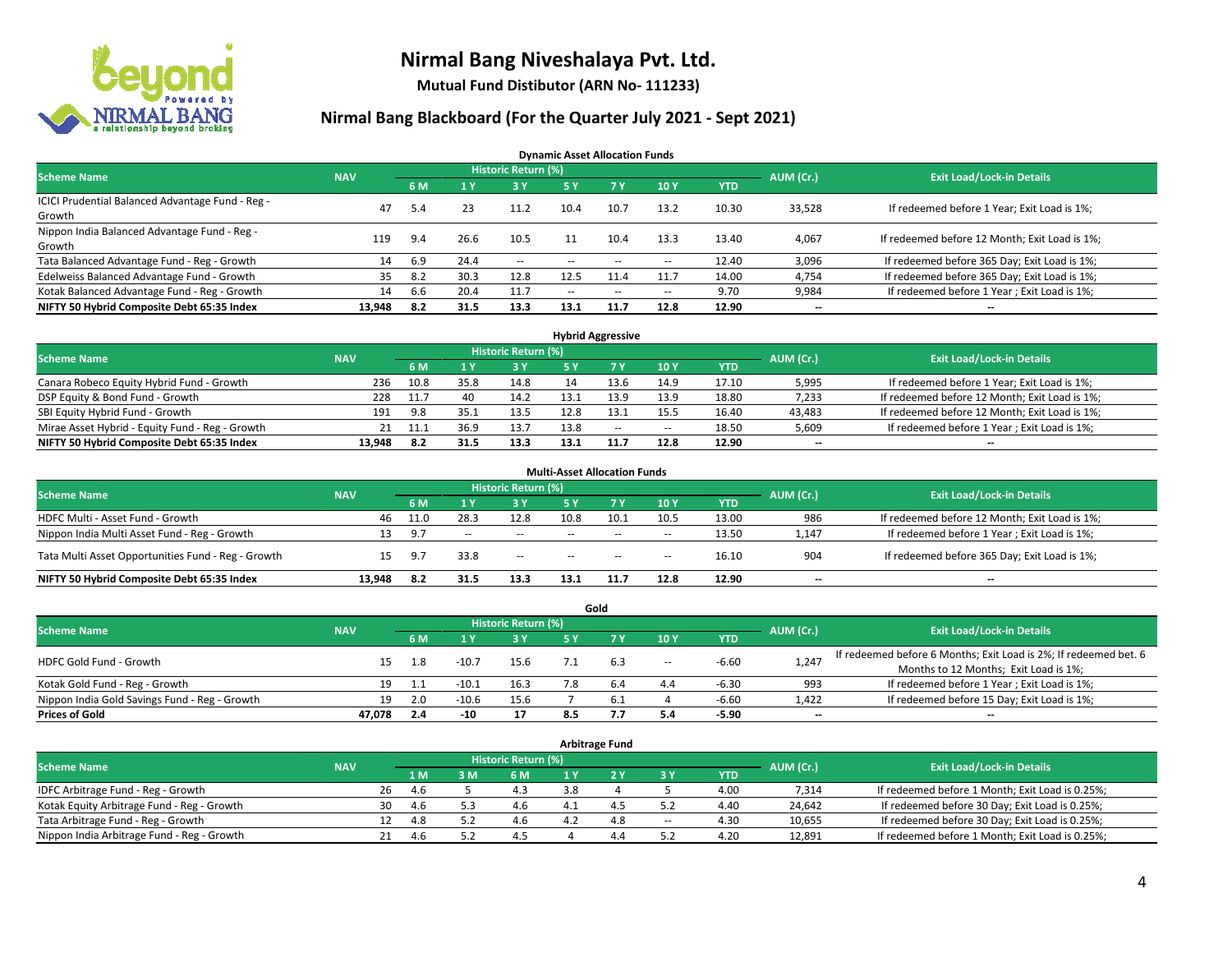

**Mutual Fund Distibutor (ARN No- 111233)**

### **Nirmal Bang Blackboard (For the Quarter July 2021 - Sept 2021)**

| <b>Overnight Fund</b>                               |                          |                |     |                     |     |     |                          |                          |                          |                                  |  |  |  |
|-----------------------------------------------------|--------------------------|----------------|-----|---------------------|-----|-----|--------------------------|--------------------------|--------------------------|----------------------------------|--|--|--|
| <b>Scheme Name</b>                                  | <b>NAV</b>               |                |     | Historic Return (%) |     |     | <b>YTM</b>               | Avg                      | AUM (Cr.)                | <b>Exit Load/Lock-in Details</b> |  |  |  |
|                                                     |                          | 1 <sub>W</sub> | 2 W | 1 <sub>M</sub>      | 3M  | 1Y  |                          | <b>Maturity</b>          |                          |                                  |  |  |  |
| Aditya Birla Sun Life Overnight Fund - Reg - Growth | 1.123                    | 2.9            | 2.9 |                     |     |     | 3.25                     | 0.00                     | 11,281                   | Nil                              |  |  |  |
| IDFC Overnight Fund - Reg - Growth                  | 1,108                    | 2.9            |     |                     |     |     | 3.2                      | 0.01                     | 1,140                    | Nil                              |  |  |  |
| Tata Overnight Fund - Reg - Growth                  | 1.097                    | 2.9            |     |                     |     |     | 3.22                     | 0.00                     | 1,123                    | Nil                              |  |  |  |
| Nippon India Overnight Fund - Reg - Growth          | 112                      | 2.9            |     |                     |     |     | 3.21                     | 0.01                     | 8,940                    | Nil                              |  |  |  |
| <b>CRISIL Liquid Fund Index</b>                     | $\overline{\phantom{a}}$ | 3.8            | 3.8 | 3.6                 | 3.6 | 3.6 | $\overline{\phantom{a}}$ | $\overline{\phantom{a}}$ | $\overline{\phantom{a}}$ | $-$                              |  |  |  |

| <b>Liquid Funds</b>                              |            |      |     |                     |     |     |                          |                          |           |                                  |  |  |  |
|--------------------------------------------------|------------|------|-----|---------------------|-----|-----|--------------------------|--------------------------|-----------|----------------------------------|--|--|--|
| <b>Scheme Name</b>                               | <b>NAV</b> |      |     | Historic Return (%) |     |     | <b>YTM</b>               | Avg                      | AUM (Cr.) | <b>Exit Load/Lock-in Details</b> |  |  |  |
|                                                  |            | 1W   | 2 W | 1 M                 | 3 M |     |                          | <b>Maturity</b>          |           |                                  |  |  |  |
| Aditya Birla Sun Life Liquid Fund - Reg - Growth | 334        | 3.3  |     | 3.4                 |     |     | 3.6                      | 0.09                     | 33,273    | *Ref Footnote                    |  |  |  |
| ICICI Prudential Liquid Fund - Reg - Growth      | 307        | 3.4  |     | 3.4                 |     |     | 3.53                     | 0.09                     | 38,904    | *Ref Footnote                    |  |  |  |
| Kotak Liquid Fund - Reg - Growth                 | 4,193      | -3.4 |     | 3.4                 |     |     | 3.49                     | 0.10                     | 29,901    | *Ref Footnote                    |  |  |  |
| Nippon India Liquid Fund - Reg - Growth          | 5,060      | 3.3  |     | 3.4                 |     |     | 3.49                     | 0.10                     | 25,902    | *Ref Footnote                    |  |  |  |
| Mahindra Manulife Liquid Fund - Reg - Growth     | 346.،      | 3.4  |     | 3.4                 | 3.4 |     | 3.5                      | 0.08                     | 1,775     | *Ref Footnote                    |  |  |  |
| <b>CRISIL Liquid Fund Index</b>                  | $- -$      | 3.8  | 3.8 | 3.6                 | 3.6 | 3.6 | $\overline{\phantom{a}}$ | $\overline{\phantom{a}}$ | $- -$     | $- -$                            |  |  |  |

| <b>Ultra Short Fund</b>                           |            |      |     |                            |     |        |                          |                          |           |                                  |  |  |  |
|---------------------------------------------------|------------|------|-----|----------------------------|-----|--------|--------------------------|--------------------------|-----------|----------------------------------|--|--|--|
| <b>Scheme Name</b>                                | <b>NAV</b> |      |     | <b>Historic Return (%)</b> |     |        | <b>YTM</b>               | Avg                      | AUM (Cr.) | <b>Exit Load/Lock-in Details</b> |  |  |  |
|                                                   |            | 1 M  | 3 M | <b>6 M</b>                 | 1 Y | $-3V$  |                          | <b>Maturity</b>          |           |                                  |  |  |  |
| HDFC Ultra Short Term Fund - Reg - Growth         |            | 4.1  | 3.9 |                            |     | $\sim$ | 3.92                     | 0.48                     | 16,660    | Nil                              |  |  |  |
| ICICI Prudential Ultra Short Term Fund - Growth   | 22         | 4.0  | 4.2 | 4.4                        |     | 6.9    | 4.39                     | 0.43                     | 10,915    | Nil                              |  |  |  |
| UTI Ultra Short Term Fund - Growth                | 3,302      | -3.3 | 3.4 | 3.4                        | 3.8 | 4.4    | 3.9                      | 0.48                     | 2,396     | Nil                              |  |  |  |
| Aditya Birla Sun Life Savings Fund - Reg - Growth | 430        | 4.7  | 4.5 | 4.6                        | 4.5 |        | 4.18                     | 0.55                     | 19,527    | Nil                              |  |  |  |
| <b>NIFTY Ultra Short Duration Debt Index</b>      | 4.327      | 4.1  | 4.1 | 4.1                        |     | 6.3    | $\overline{\phantom{a}}$ | $\overline{\phantom{a}}$ | --        | $-$                              |  |  |  |

|                                                  |                          |     |     |                            | <b>Money Market Fund</b> |            |                          |                          |                          |                                               |
|--------------------------------------------------|--------------------------|-----|-----|----------------------------|--------------------------|------------|--------------------------|--------------------------|--------------------------|-----------------------------------------------|
| <b>Scheme Name</b>                               | <b>NAV</b>               |     |     | <b>Historic Return (%)</b> |                          |            | <b>YTM</b>               | Avg                      | AUM (Cr.)                | <b>Exit Load/Lock-in Details</b>              |
|                                                  |                          | 1 M | 3M  | 6 M                        | 1 Y                      | <b>73Y</b> |                          | <b>Maturity</b>          |                          |                                               |
| Aditya Birla Sun Life Money Manager Fund - Reg - | 289                      | 4.1 |     | 4.2                        | 4.1                      | 6.8        | 3.87                     | 0.36                     | 15,258                   | Nil                                           |
| Growth                                           |                          |     |     |                            |                          |            |                          |                          |                          |                                               |
| SBI Savings Fund - Growth                        | 33                       | 3.7 | 3.5 | 3.6                        | 3.b                      | 6.1        | 3.84                     | 0.35                     | 25,736                   | If redeemed before 3 Days; Exit Load is 0.1%; |
| HDFC Money Market Fund - Growth                  | 4,487                    | 4.1 |     | 4.1                        | 3.9                      | 6.7        | 3.81                     | 0.38                     | 15,363                   | Nil                                           |
| Nippon India Money Market Fund - Reg - Growth    | 3.244                    | 4.1 |     |                            |                          | 6.5        | 3.7                      | 0.38                     | 9,952                    | Ni                                            |
| Tata Money Market Fund - Reg - Growth            | 3,699                    | 4.3 | 4.1 | 4.3                        | 4.2                      |            | 3.87                     | 0.48                     | 6,021                    | Ni                                            |
| <b>CRISIL Liquid Fund Index</b>                  | $\overline{\phantom{a}}$ | 3.6 | 3.6 | 3.6                        | 3.6                      | 5.5        | $\overline{\phantom{a}}$ | $\overline{\phantom{a}}$ | $\overline{\phantom{a}}$ | $- -$                                         |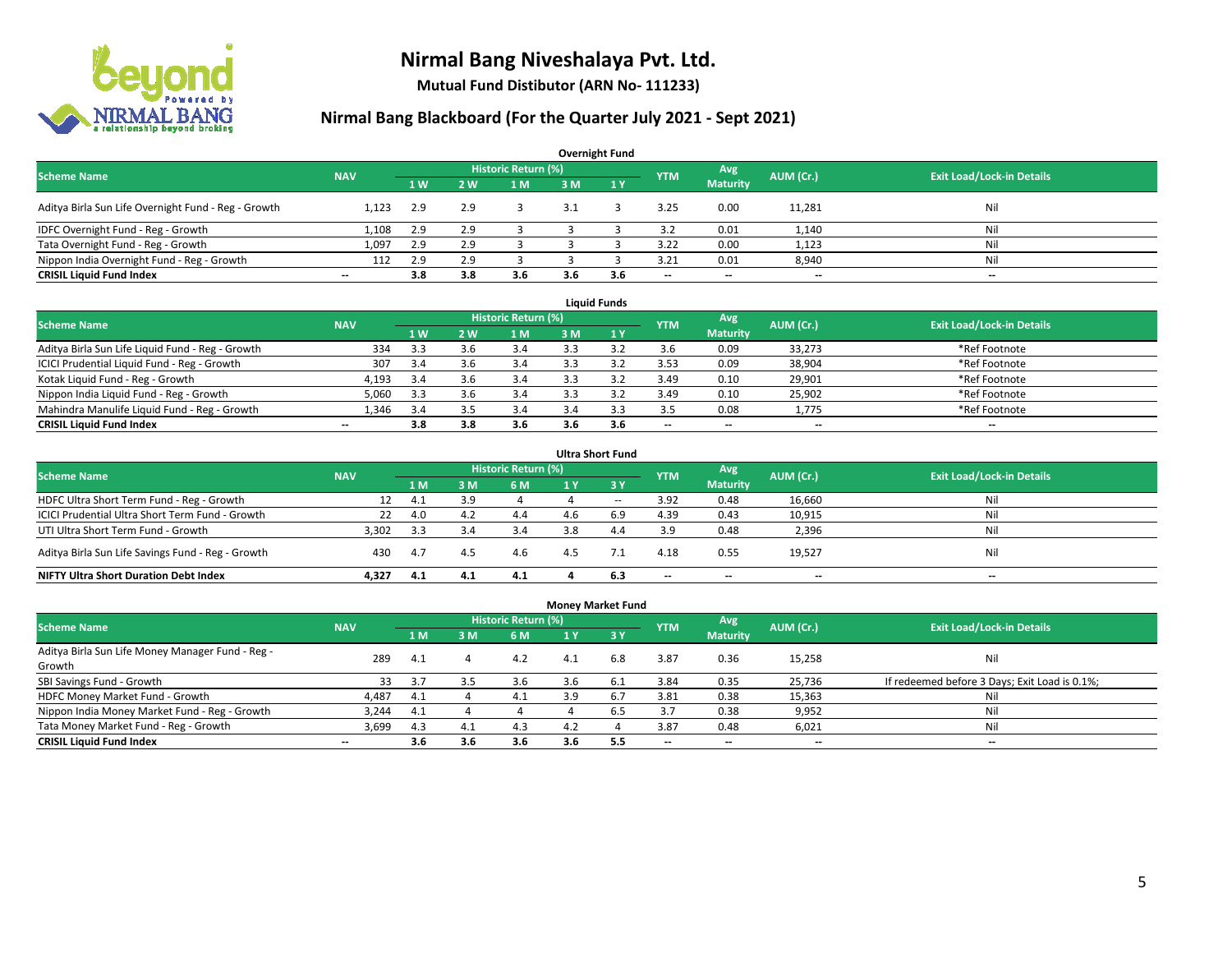

**Mutual Fund Distibutor (ARN No- 111233)**

### **Nirmal Bang Blackboard (For the Quarter July 2021 - Sept 2021)**

| <b>Short Term Fund</b>                           |            |    |      |     |                     |     |     |            |                 |           |                                  |  |  |  |
|--------------------------------------------------|------------|----|------|-----|---------------------|-----|-----|------------|-----------------|-----------|----------------------------------|--|--|--|
| <b>Scheme Name</b>                               | <b>NAV</b> |    |      |     | Historic Return (%) |     |     | <b>YTM</b> | Avg \           | AUM (Cr.) | <b>Exit Load/Lock-in Details</b> |  |  |  |
|                                                  |            |    | 1 M. | 3 M | 6 M                 | 1 Y |     |            | <b>Maturity</b> |           |                                  |  |  |  |
| HDFC Short Term Debt Fund - Growth               |            | 25 |      |     | 6.1                 |     | õ., | 5.08       | 2.95            | 18.684    | Nil                              |  |  |  |
| Nippon India Short Term Fund - Reg - Growth      |            | 42 | 1.4  |     | 7.1                 |     |     | 17.ذ       | 2.39            | 9.324     | Nil                              |  |  |  |
| <b>ICICI Prudential Short Term Fund - Growth</b> |            | 47 |      |     |                     |     |     | 5.43       | 4.11            | 20,793    | Nil                              |  |  |  |

| <b>Low Duration Fund</b>                          |            |       |     |                            |     |     |            |                 |           |                                  |  |  |  |
|---------------------------------------------------|------------|-------|-----|----------------------------|-----|-----|------------|-----------------|-----------|----------------------------------|--|--|--|
| <b>Scheme Name</b>                                | <b>NAV</b> |       |     | <b>Historic Return (%)</b> |     |     | <b>YTM</b> | Avg             | AUM (Cr.) | <b>Exit Load/Lock-in Details</b> |  |  |  |
|                                                   |            | /1 M. | ៵៳  | 6 M                        |     | 3Y  |            | <b>Maturity</b> |           |                                  |  |  |  |
| HDFC Low Duration Fund - Growth                   | 46         | 4.8   | 4.9 | 4.4                        |     |     | 4.53       | 2.19            | 27,491    | Nil                              |  |  |  |
| ICICI Prudential Savings Fund - Reg - Growth      | 425        | 7.0   | 5.8 | 4.7                        | 5.4 | 7.6 | 4.52       | 3.68            | 35,583    | Nil                              |  |  |  |
| Nippon India Low Duration Fund - Reg - Growth     | 2,981      | 4.9   | 4.8 | 5.2                        |     | 6.7 | 4.48       | 0.82            | 10,225    | Nil                              |  |  |  |
| Mirae Asset Savings Fund - Regular Savings Plan - |            |       | 3.8 |                            | 3.8 |     |            |                 |           | Nil                              |  |  |  |
| Growth                                            | 1.810      | 4.3   |     |                            |     |     | 4.01       | 0.85            | 1,124     |                                  |  |  |  |
| Kotak Low Duration Fund - Std - Growth            | 2,676      | 5.2   |     | 4.4                        | 4.4 |     | 4.51       | 1.96            | 14,329    | Nil                              |  |  |  |

| <b>Banking &amp; PSU Bond Funds</b>                 |            |    |      |    |                            |  |     |            |                 |           |                                  |  |  |
|-----------------------------------------------------|------------|----|------|----|----------------------------|--|-----|------------|-----------------|-----------|----------------------------------|--|--|
| <b>Scheme Name</b>                                  | <b>NAV</b> |    |      |    | <b>Historic Return (%)</b> |  |     | <b>YTM</b> | Avg             | AUM (Cr.) | <b>Exit Load/Lock-in Details</b> |  |  |
|                                                     |            |    | 1 M. | ١M | 6 M                        |  |     |            | <b>Maturity</b> |           |                                  |  |  |
| HDFC Banking and PSU Debt Fund - Reg - Growth       |            | 18 | 4.7  |    | 5.5                        |  |     | 5.42       | 3.84            | 9,743     | Nil                              |  |  |
| Tata Banking & PSU Debt Fund - Reg - Growth         |            |    | 6.2  |    |                            |  | $-$ | 5.14       | 3.21            | 436       | Nil                              |  |  |
| Kotak Banking and PSU Debt Fund - Reg - Growth      |            |    | -6.4 |    | 5.6                        |  | 8.9 | 5.61       | 5.29            | 9,908     | Nil                              |  |  |
| Nippon India Banking & PSU Debt Fund - Reg - Growth |            |    | 6.4  |    | 6.5                        |  |     | 5.08       | 3.16            | 6.570     | Nil                              |  |  |

| <b>Corporate Bond Funds</b>                         |            |      |      |                            |     |      |            |                 |           |                                  |  |  |  |
|-----------------------------------------------------|------------|------|------|----------------------------|-----|------|------------|-----------------|-----------|----------------------------------|--|--|--|
| <b>Scheme Name</b>                                  | <b>NAV</b> |      |      | <b>Historic Return (%)</b> |     |      | <b>YTM</b> | Avg             | AUM (Cr.) | <b>Exit Load/Lock-in Details</b> |  |  |  |
|                                                     |            | 1 M  | IM የ | 6 M                        |     | -3 Y |            | <b>Maturity</b> |           |                                  |  |  |  |
| ICICI Prudential Corporate Bond Fund - Reg - Growth | 23         | -6.1 | 4.5  | 5.3                        | 5.3 | 8.5  | 5.13       | 4.97            | 19,604    | Nil                              |  |  |  |
| IDFC Corporate Bond Fund - Reg - Growth             | 15         | 8.5  | 5.8  | 7.1                        |     | 8.5  | 5.05       | 2.68            | 20,312    | Nil                              |  |  |  |
| HDFC Corporate Bond Fund - Growth                   | 26         | 7.3  |      | 6.6                        | 5.8 |      | 5.32       | 4.16            | 26,546    | Nil                              |  |  |  |
| Kotak Corporate Bond Fund - Std - Growth            | 2.970      | 7.4  |      | 6.1                        |     |      | 5.11       | 3.16            | 9,779     | Nil                              |  |  |  |
| Axis Corporate Debt Fund - Reg - Growth             | 14         | -6.1 |      | 5.7                        | 5.6 | 7.8  | 4.83       | 2.53            | 5,194     | Nil                              |  |  |  |

| <b>Credit Risk Fund</b>                           |            |                            |     |      |     |     |         |            |                 |           |                                                                       |  |  |
|---------------------------------------------------|------------|----------------------------|-----|------|-----|-----|---------|------------|-----------------|-----------|-----------------------------------------------------------------------|--|--|
| <b>Scheme Name</b>                                | <b>NAV</b> | <b>Historic Return (%)</b> |     |      |     |     |         |            | Avg             | AUM (Cr.) | <b>Exit Load/Lock-in Details</b>                                      |  |  |
|                                                   |            |                            | 1 M | 3 M  | 6 M | 1 Y | $Z_3$ Y | <b>YTM</b> | <b>Maturity</b> |           |                                                                       |  |  |
| <b>ICICI Prudential Credit Risk Fund - Growth</b> |            | 24                         | 4.7 |      | 7.8 | 7.9 | 8.7     | 7.07       | 2.68            | 7,784     | If redeemed before 1 Year; Exit Load is 1%;                           |  |  |
| HDFC Credit Risk Debt Fund - Reg - Growth         |            | 19                         |     | -8.1 | 9.3 | 10  | 9.1     | 7.05       | 3.25            | 8,082     | If redeemed before 12 Month; Exit Load is 1%; If redeemed bet. 12     |  |  |
|                                                   |            |                            | 6.8 |      |     |     |         |            |                 |           | Month to 18 Month; Exit Load is 0.5%;                                 |  |  |
|                                                   |            |                            |     |      |     |     |         |            |                 |           | If redeemed before 12 Month; Exit Load is 3%; If redeemed bet. 12     |  |  |
| SBI Credit Risk Fund - Growth                     |            | 35                         | 7.9 | 6.9  | 7.1 | 7.4 |         | 6.33       | 2.49            |           | 3,488 Month to 24 Month; Exit Load is 1.5%; If redeemed bet. 24 Month |  |  |
|                                                   |            |                            |     |      |     |     |         |            |                 |           | to 36 Month; Exit Load is 0.75%;                                      |  |  |